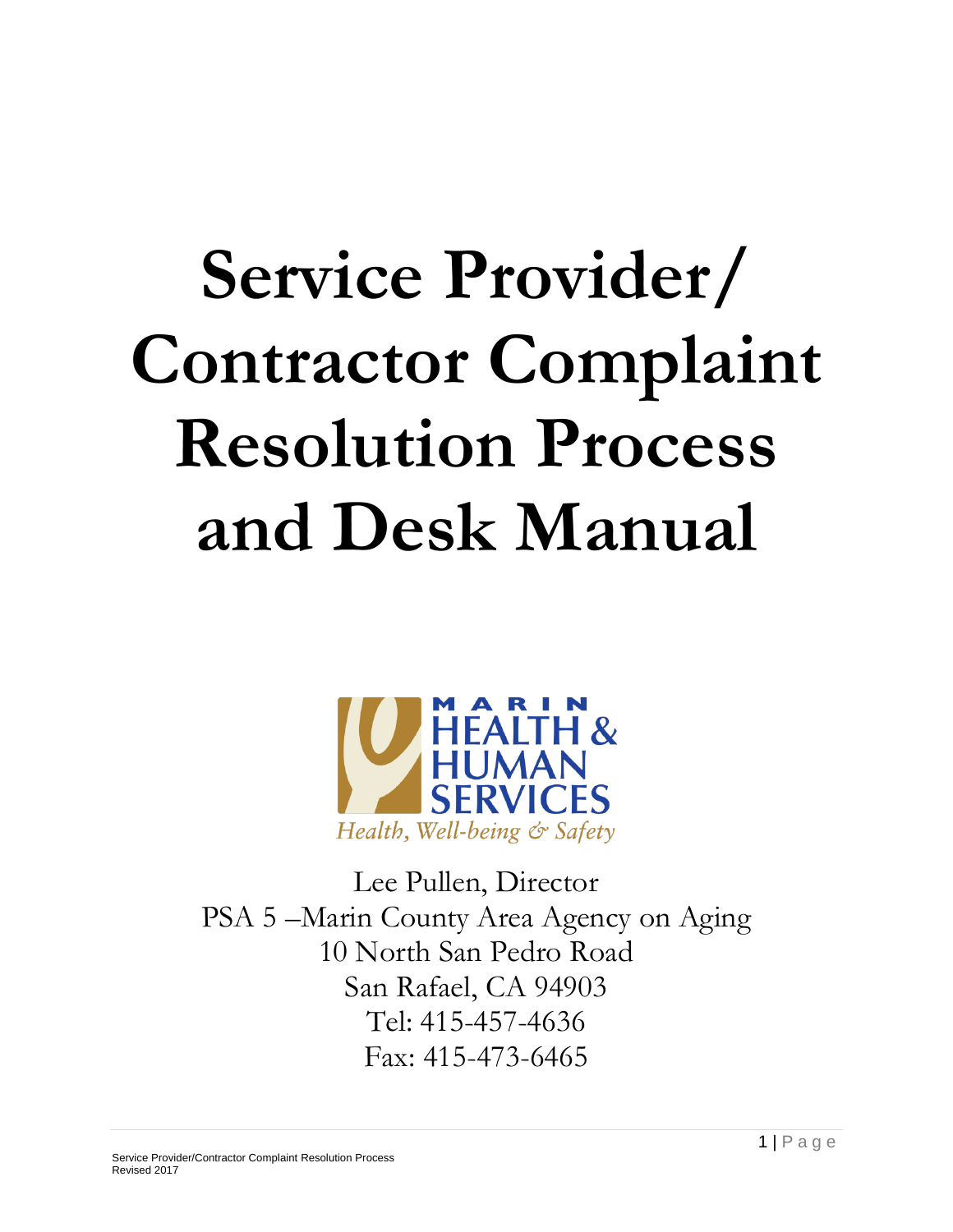# **POLICIES & REQUIREMENTS**

### **Introduction**

Area Agencies on Aging (AAA) are governed by the mandates of the Older Americans Act. This law intends for AAAs to be the leader relative to all aging issues on behalf of all older persons in the Planning and Service Area [45CFR1321.53]. In California, the implementation of the Older Americans Act is outlined in Title 22, Division 1.8. The Marin County Area Agency on Aging was designated as a one-county Planning and Service Area by the Board of Supervisors in the late 1970s. The oversight of Marin's AAA is currently under the auspices of the Department of Health and Human Services, Division of Social Services, Office of Aging and Adult Services.

This document outlines the Marin County Area Agency on Aging's complaint resolution process for service providers and contractors. The purpose of this *Complaint Resolution Process and Desk Manual* is to elucidate for service providers and contractors the process the AAA will follow to handle complaints. This manual also provides guidance to AAA staff on how to respond to and resolve complaints from services providers and contractors. The regulations that mandate the specific requirements of this process are cited throughout this document.

### **Policy**

Each Area Agency on Aging (AAA) shall have a written complaint resolution process for its contractors and service provider applicants who are dissatisfied with an action taken by the AAA [CCR 7250(b) (3) (A-C)]. AAA contractors and applicant service providers are encouraged to provide feedback using open, honest, and direct communication with the AAA in an informal setting. When feedback rises to the level of a complaint, matters should be resolved at the lowest possible level using the following process:

The Service Provider Complaint Process does not include any formal hearings. There are three levels:

- 1. A meeting with the Program Coordinator/Contract Monitor
- 2. A meeting with the AAA Program Manager who makes a decision
- 3. A meeting with the AAA Director who reviews the decision

A service provider may be entitled to a state hearing if the complaint is deemed to be an **adverse determination.** Adverse Determination means a determination or decision by the County or the AAA that corresponds to one of the issues mentioned in CCR Division 1.8 Section 7702 -7704. Every contractor or applicant service provider must submit a written request for a state hearing to the California Department of Aging within 30 days of the receipt of the AAA's final decision on the complaint if it feels it to be an adverse determination.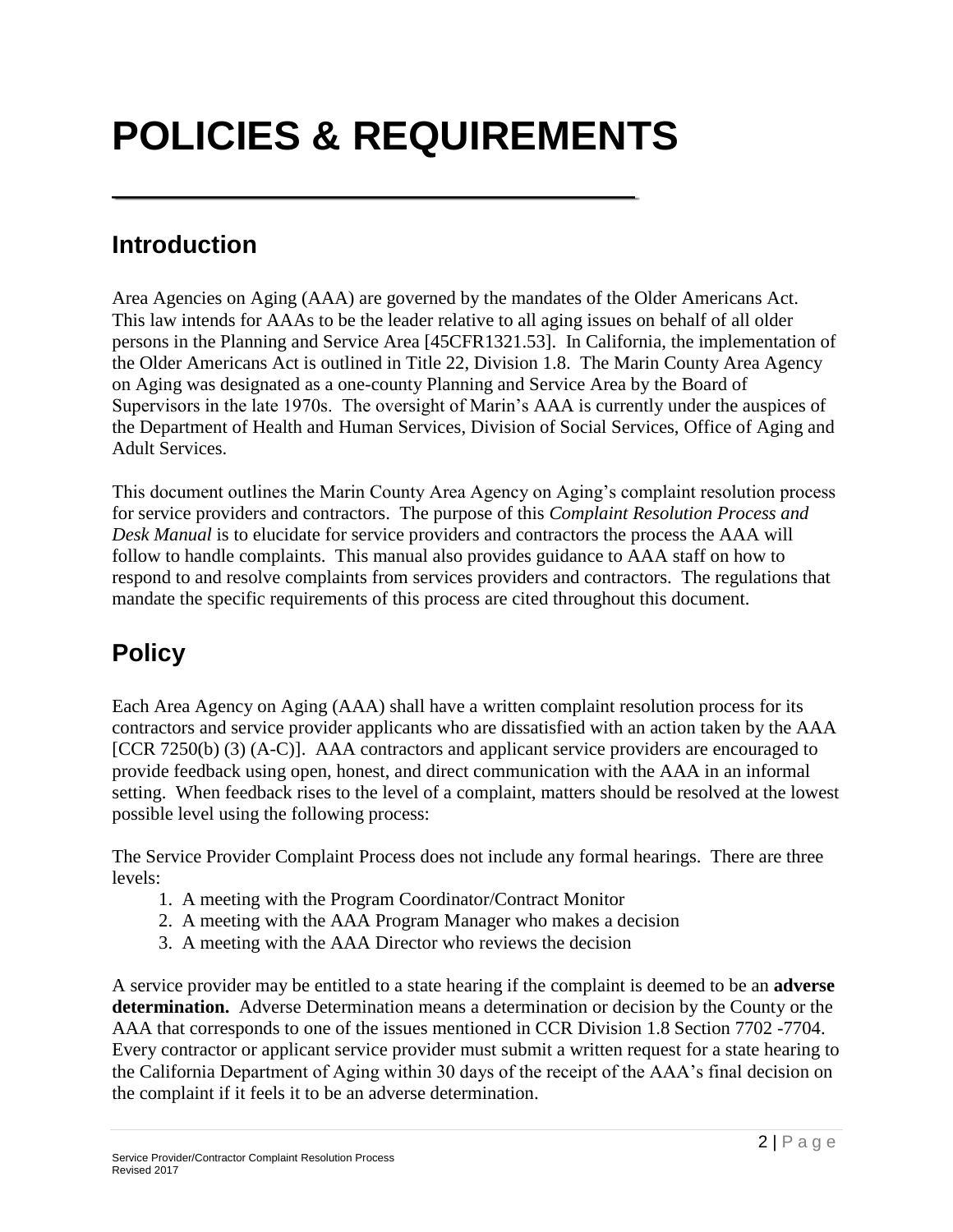### **RESOLVING SERVICE PROVIDER/ CONTRACTOR COMPLAINTS**

#### **First Level of Resolution: Meeting with the AAA Program Coordinator**

- The assigned AAA Program Coordinator shall set-up a meeting with the service provider **within ten days** of receiving the complaint to gather the information about the complaint and attempt to resolve the issue informally. The AAA Program Coordinator may consult with the AAA Program Manager on getting the issue resolved at the lowest level.
- If the complaint is not resolved informally to the satisfaction of the service provider, the AAA Program Coordinator will ask the service provider to do the following:
	- a. Put the complaint in writing
	- b. Submit the formal complaint **within ten days** of meeting with the AAA Program Coordinator. The formal complaint shall be addressed to the AAA Program Manager for review.
	- c. Include on the formal complaint letter a citation of the regulation or program policy that supports the complaint
- The Program Coordinator must file all documentation and correspondence associated with the complaint with a narrative and timeline of efforts made to resolve the complaint
- The Program Coordinator will debrief the AAA Program Manager of the complaint resolution proceedings that have taken place thus far and provide copies of all documentation and correspondence associated with the complaint.

#### **Second Level of Resolution: Meeting with the AAA Program Manager**

- Upon receipt of the formal complaint letter, the AAA Program Manager will review the merits of the claims raised in the service provider's complaint by examining the laws, regulations, or policies cited in the letter. Documents and correspondence associated with the complaint will also be reviewed.
- The AAA Program Manager will set up a meeting with the contractor or applicant service provider **within 10 business days** of the receipt of the formal complaint letter. The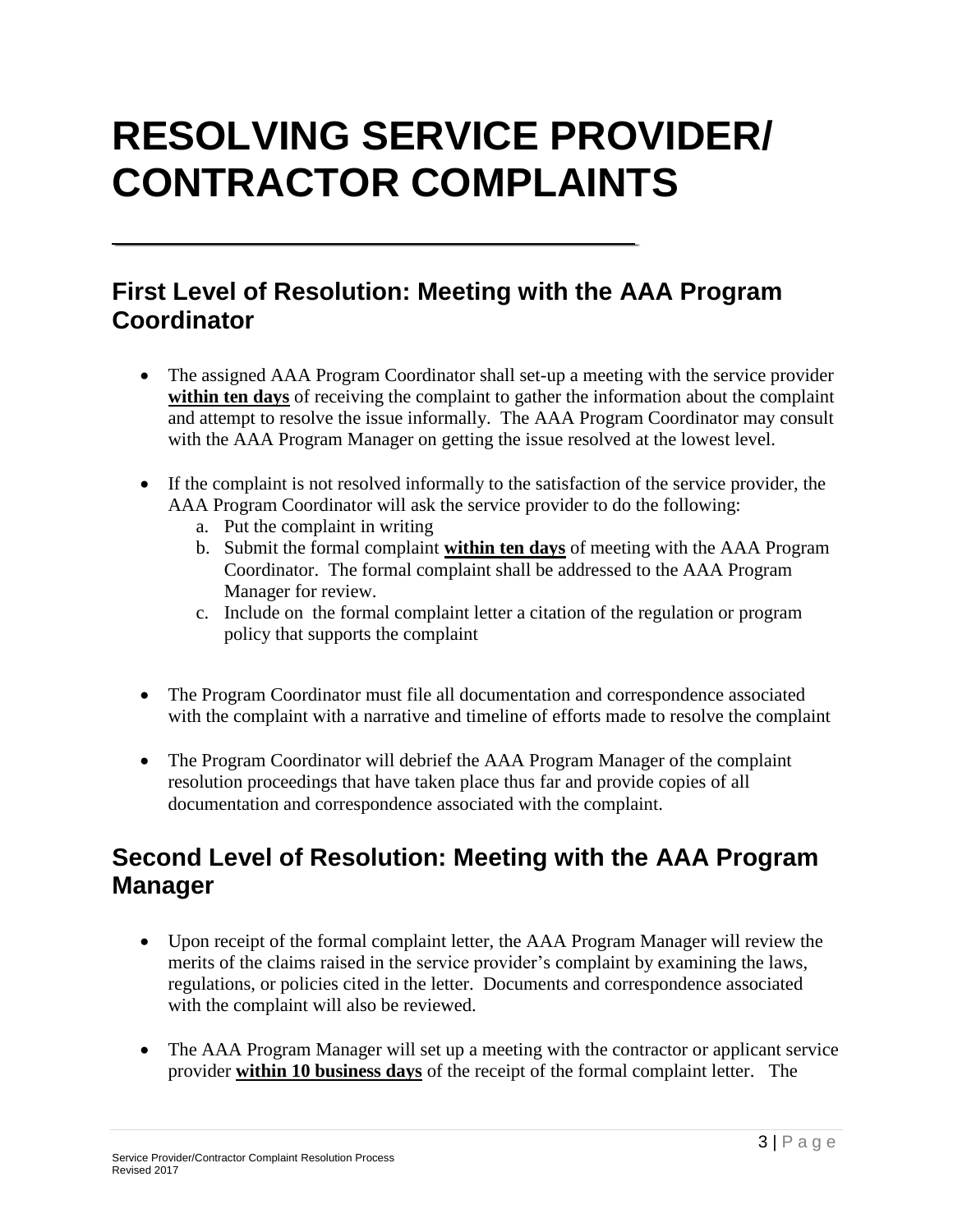AAA Program Manager will discuss the complaint at length with the contractor or applicant service provider.

- The AAA Program Manager will render a decision in writing and send it to the service provider **within 10 business days** of the meeting with the complainant. The following will be included in the AAA Program Manager's decision letter:
	- 1. The service provider has an option to ask that the decision be reviewed by the AAA Director
	- 2. The request for the AAA Director review must be submitted in writing t **within 10 business days** of receiving the AAA Program Manager's decision

#### **Last Level of Resolution: Meeting with the AAA Director**

Upon notification that the service provider has requested a review of the AAA Program Manager's decision on the formal complaint filling, the AAA Director shall:

- Review the AAA Program Manager decision **within 10 business days** of the receipt of the letter requesting a meeting with the AAA Director
- Seek legal consultation, as necessary, regarding the complaint and request for review
- Render a final decision in writing **within 30 business days** from the receipt of the request for the AAA Director's review. Include a Notice Regarding Possible Adverse Determination and Right to Appeal and attached code sections (Appendix A). These code sections contain the information regarding a request for a hearing with the California Department of Aging.
- Send a copy of the AAA Director decision letter to the AAA Program Manager and AAA Program Coordinator.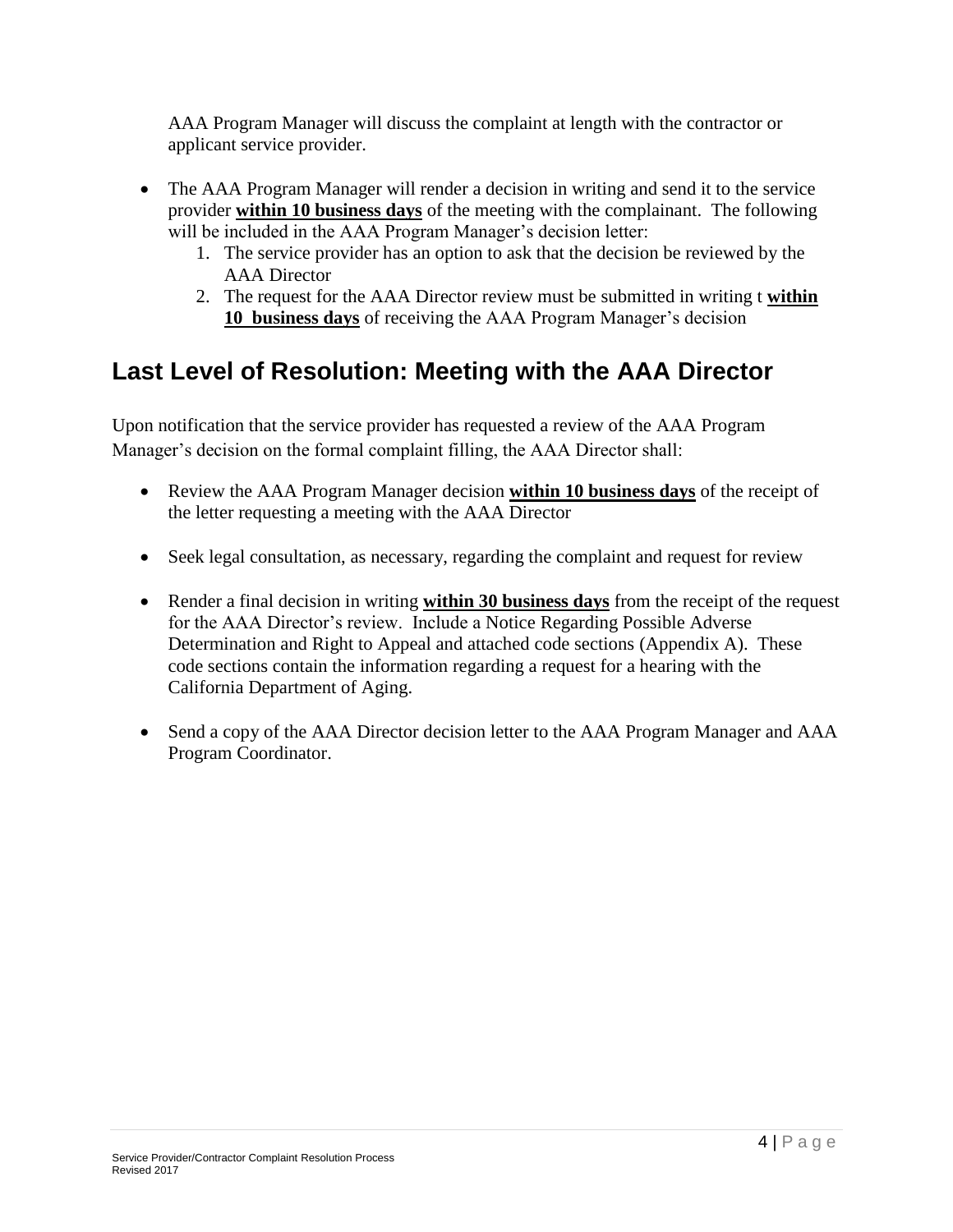## **APPENDIX A**

#### **Notice Regarding Adverse Determination and Possible Right to Appeal and Request a hearing with the California Department of Aging**

You have exhausted all Area Agency on Aging (AAA) complaint resolution and appeal procedures. You may have a right to a state hearing with the California Department of Aging if the AAA decision is considered an Adverse Determination [22 CCR 7704]. The following are all the relevant code sections from Code of Regulations (CCR) Title 22:

#### 22 CCR § 7700 General Provisions

The Department shall provide an opportunity for a hearing only when both of the following conditions exist:

(a) The issue to be appealed falls within one of the categories listed in this article.

(b) All of the procedures specified in this article are strictly followed.

Note: Authority cited: Sections 9102 and 9105, Welfare and Institutions Code. Reference: 42 U.S.C. 3025(b) (5) (C) and 3027(a) (5); and 45 CFR 1321.29(c) and 1321.35(a).

#### 22 CCR § 7702 Definitions

(a) "Adverse determination" means a determination or decision by the Department or an AAA that corresponds to one of the issues in section 7704.

(b) "Appellant" means an entity who is appealing an adverse determination.

(c) "Applicant service provider" means an entity, in response to a solicited proposal by an AAA to provide services that submits an application to provide services under a PSA plan. An entity that submits an unsolicited application to provide services is not an applicant under this section and does not have a right to request a hearing.

(d) "Departmental Hearing Officer" means a staff member of the Department who presides over a hearing when there is an appeal.

(e) "Existing Service Provider" means an entity that presently is under contract or sub grant with an AAA to provide services under an approved Area plan.

(f) "External Hearing Officer" means an attorney who is retained by the Department to preside over a hearing when there is an appeal and who is not employed by the Department in any other capacity.

(g) "Respondent" means the entity against which the appeal is taken, either the Department or an AAA.

Note: Authority cited: Sections 9102 and 9105, Welfare and Institutions Code. Reference: 42 U.S.C. 3002(17), 3002(40), 3022(2), 3025(b) (5) (C) and 3027(a) (5); and 45 CFR 1321.29(c) and 1321.35(a).

22 CCR § 7704 Adverse Determinations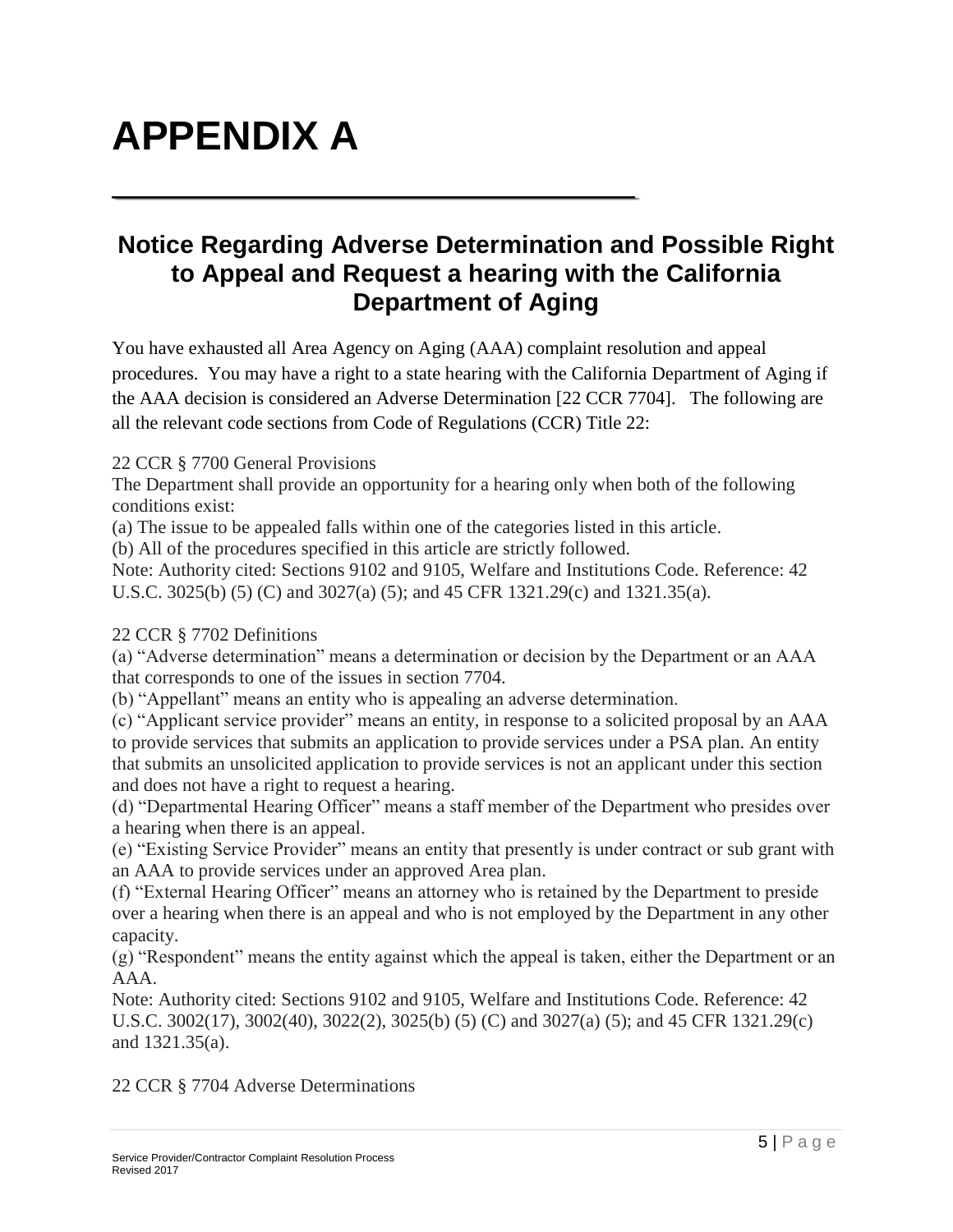Only the actions specified below shall be considered adverse determinations that are subject to a hearing upon request:

(a) The Department's denial of an application for designation as a PSA from any of the following:

(1) A unit of general purpose local government.

(2) A region within the State recognized for area wide planning.

(3) A metropolitan area.

(4) An Indian reservation(s).

(b) Any of the following actions taken by the Department against an AAA:

(1) The disapproval of its Area plan or plan amendment.

(2) The withholding, suspension, or termination of its funds, including cancellation of its contract.

(3) The revocation of its designation as an AAA.

(c) Any of the following actions taken by an AAA once the administrative remedies through the AAA have been exhausted:

(1) A reduction in the level of funding to an existing service provider during a contract or sub grant period. However, a reduction directly attributable to a reduction in the of funding to AAAs by the State or federal government shall not be considered an adverse determination.

(2) A cancellation or termination of an existing service provider's contract or sub grant prior to the contractor's or subgrant's expiration date.

(3) The denial of an application to provide services from an applicant service provider when any of the following exist:

(A) The presence of a conflict of interest, real or apparent, as specified in 45 CFR 92.36(b)(3).

(B) The occurrence of a procedural error or omission, such as the failure of an AAA to include a federal mandate in its solicitation request.

(C) The lack of substantial evidence to support an AAA's action.

Note: Authority cited: Sections 9102 and 9105, Welfare and Institutions Code. Reference: 42 U.S.C. 3025(b)(5)(C), 3026(e) and 3027(a)(5); and 45 CFR 1321.29(c) and 1321.35(a).

22 CCR § 7706 Notice of Adverse Determination

A notice of adverse determination from the Department or an AAA shall meet all of the following conditions:

(a) Be in writing and delivered by either of the following methods:

(1) Faxed with a mailed follow-up original.

(2) Certified or overnight mail, return receipt requested.

(b) Describe the grounds for the adverse determination in sufficient detail to enable the entity to respond.

(c) Include all of the following information:

(1) The reason(s) for the adverse determination.

(2) The evidence on which the adverse determination is based.

(3) The effective date of the adverse determination.

(4) The legal or contractual citation upon which the adverse determination is based.

(5) A citation to, or copy of, the hearing process to be followed, including the entity's right to a

hearing and the time period in which to request a hearing.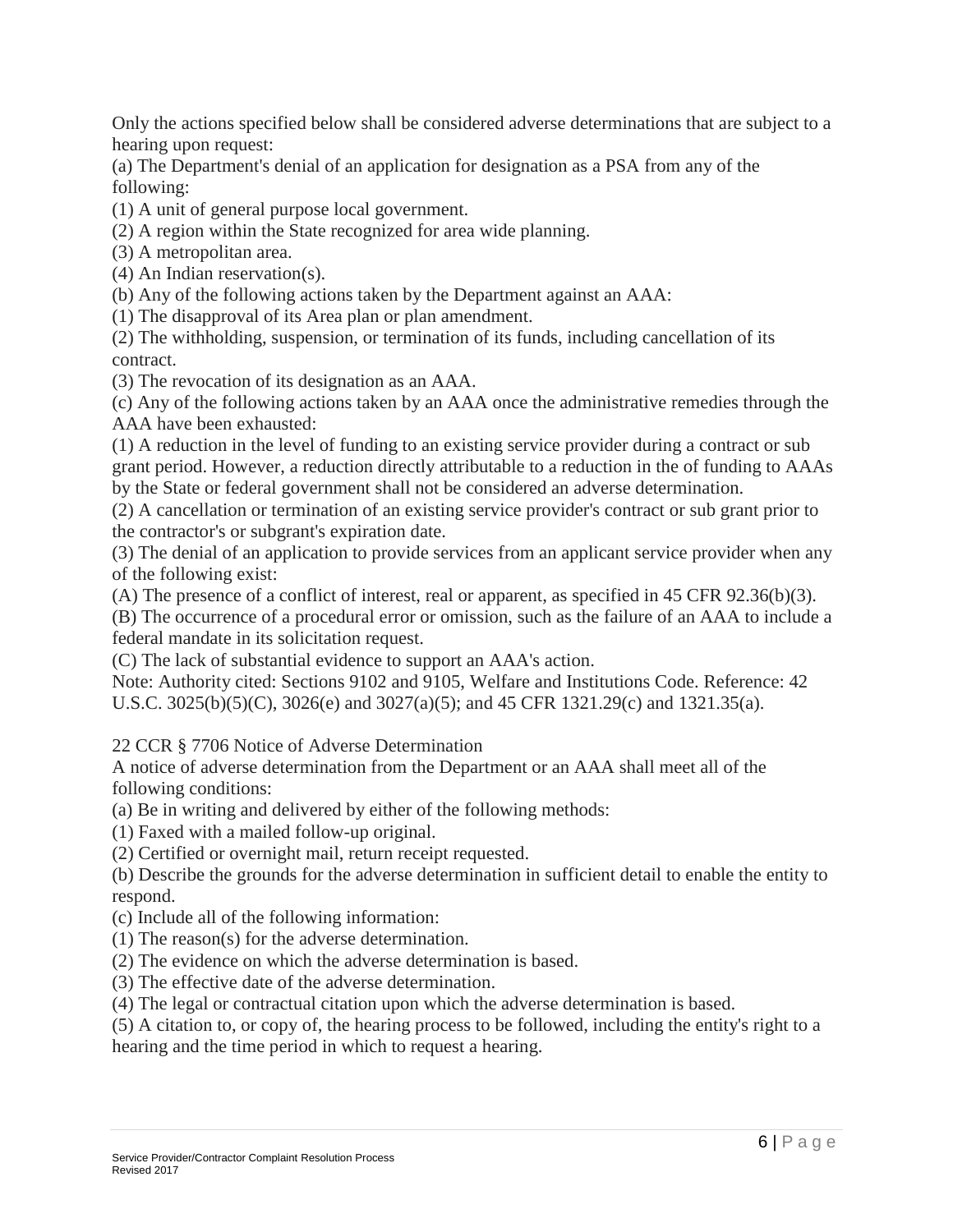(6) In addition, an AAA shall include in its final notice of adverse determination to an existing service provider or an applicant service provider a statement that all appeal procedures have been exhausted.

Note: Authority cited: Sections 9102 and 9105, Welfare and Institutions Code. Reference: 42 U.S.C. 3025(b)(5)(C) and 3027(a)(5); and 45 CFR 1321.29(c) and 1321.35(a).

22 CCR § 7710 Deadline for Requesting a Hearing

(a) An existing service provider or applicant service provider shall submit its written request for hearing to the Department within 30 calendar days from the date of receipt of the AAA's final adverse determination.

(b) All other appellants shall submit their written request within 30 days of receipt of the Department's notice of adverse determination.

Note: Authority cited: Sections 9102 and 9105, Welfare and Institutions Code. Reference: 42 U.S.C. 3025(b)(5)(C) and 3027(a)(5); and 45 CFR 1321.29(c) and 1321.35(a).

22 CCR § 7712 Granting or Denial of a Request for a Hearing

(a) Within 5 calendar days of receipt of a request for a hearing, the Director shall review the request and take one of the following actions:

(1) Grant the request, if the appellant has followed all procedures and the Director has determined the issue is one of those specified in section 7704, and appoint one of the following to preside over the hearing:

(A) An external hearing officer when the appellant is appealing an adverse determination by the Department.

(B) A departmental hearing officer(s) when the appellant is appealing an adverse determination by an AAA.

(2) Deny the request if the appellant has not followed all procedures or the Director has determined that the issue is not one of those specified in section 7704. A written denial explaining the reasons for the action shall be mailed to the appellant.

(b) The granting of a hearing shall not stay the effective date of the proposed adverse determination until a final decision is rendered, unless either of the following circumstances exist:

(1) Federal law or regulation requires that the action be stayed.

(2) The Department, based upon the particular situation determines that a stay is warranted. In making its determination, the Department shall consider such factors as the reasons for the adverse determination and the effect of the adverse determination on the provision of services to older individuals residing in the PSA.

(c) The hearing officer, in conjunction with the Department shall:

(1) Unless a later date is mutually agreed upon by all parties, schedule the hearing for no later than either of the following:

(A) Ten calendar days from the date the request for a hearing is granted by the Director, when there is an immediate threat to the public's health, safety or general welfare.

(B) Twenty calendar days from the date the request for a hearing is granted by the Director, when there is no immediate threat to the public's health, safety or general welfare.

(2) Provide written notice of the hearing via fax, followed by a mailed original, or certified or overnight mail, return receipt requested, to the appellant and the respondent. The notice of hearing shall specify the location, date, and time of the hearing.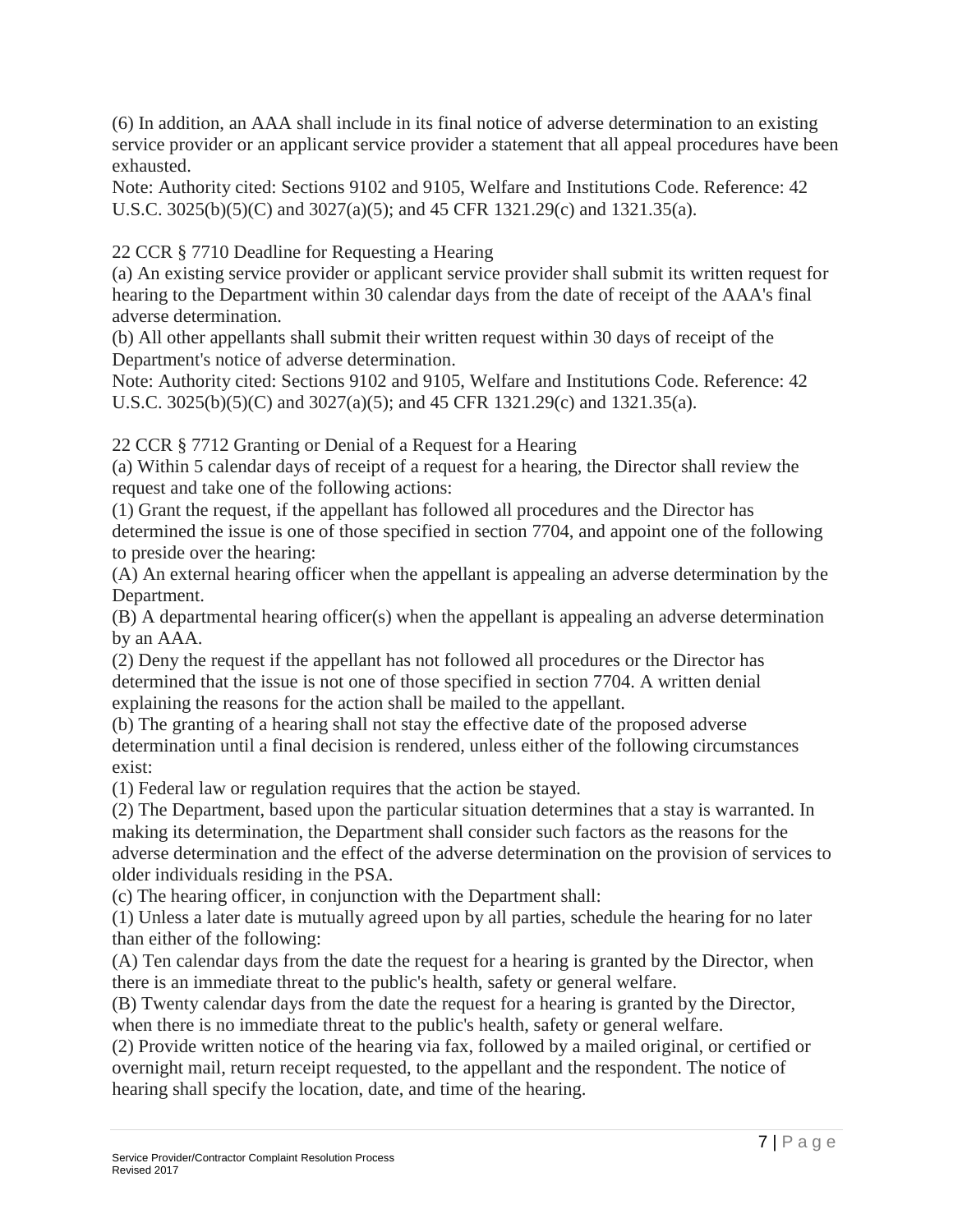22 CCR § 7714 Hearing Officer Function and Authority

(a) The hearing officer's primary function shall be to determine either, or both, of the following. Whether the:

(1) Adverse determination being appealed violates the provisions of the Area Plan, department or area agency policies, contract, or grant terms, rules, laws, regulations, or procedural due process.

(2) Selection of a bidder was arbitrary, capricious, grossly erroneous, or an abuse of discretion.

(b) The hearing officer's authority and power shall include, but not be limited to, all of the following:

(1) Holding conferences, including pre-hearing conferences, to settle, simplify, or fix the issue in a proceeding, or to consider other matters that may aid in the expeditious disposition of the proceedings.

(2) Requiring parties to state their position with respect to the various issue(s) in the proceeding.

(3) Directing the parties to exchange their evidentiary exhibits and witness lists, and narrative

summaries of their expected testimony, either prior to or during the hearing.

(4) Determining the order of evidentiary presentation.

(5) Deciding procedural matters.

(6) Regulating the course of the hearing, including the location, date, and time.

(7) Examining witnesses.

(8) Fixing the limits for submission of written documents.

(9) Taking any action authorized by this hearing procedure.

(10) Recording the hearing.

(c) The hearing officer shall do all of the following:

(1) Conduct a fair and impartial hearing.

(2) Take all necessary actions to avoid delay.

(3) Maintain decorum.

(d) Strict rules of evidence shall not be applicable to hearings pursuant to this article. However, the scope of testimony shall be relevant to the issue(s) identified in the written request for hearing.

(e) The Department may terminate the hearing process if the parties negotiate a written agreement which resolves the issue(s).

Note: Authority cited: Sections 9102 and 9105, Welfare and Institutions Code. Reference: 42 U.S.C. 3025(b)(5)(C) and 3027(a)(5); and 45 CFR 1321.29(c) and 1321.35(a).

22 CCR § 7716 Decision of the Hearing Officers

(a) The hearing officer(s) shall prepare a written proposed decision which shall include findings of fact and conclusions based thereon and a recommended proposed decision to the Director. The proposed decision shall be forwarded to the Director within 10 calendar days from the close of the hearing.

(b) The Director shall review and consider the proposed decision and take one of the following actions:

(1) Adopt the proposed decision as the final decision.

(2) Modify the proposed decision as the final decision.

- (3) Write a new final decision.
- (4) Remand the proposed decision to the hearing officer(s).